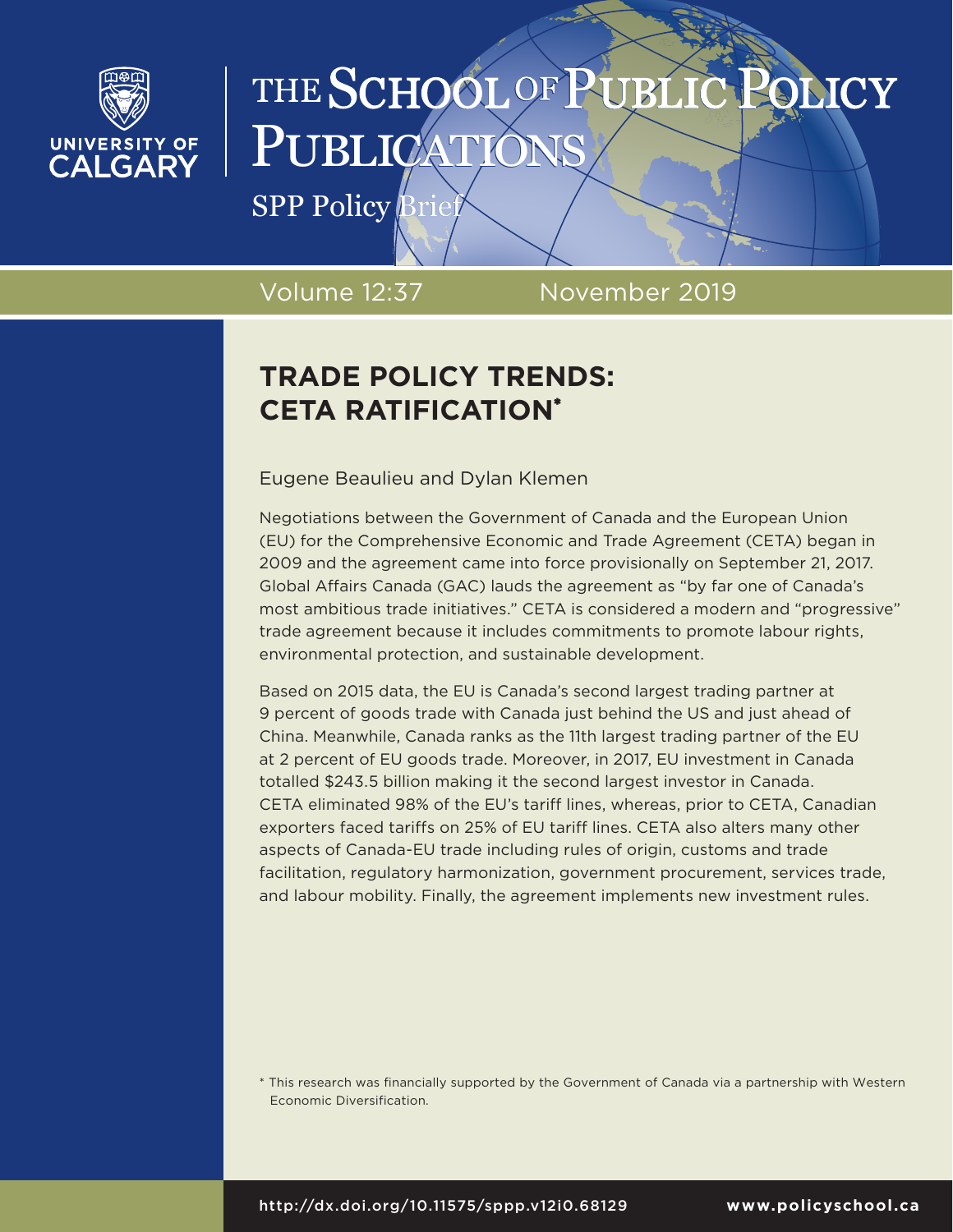

# THE SCHOOL OF PUBLIC **SLICY** PUBLICATI

**SPP Policy Brief** 

Volume 12:37 November 2019

## **TENDANCES DES POLITIQUES FISCALES – RATIFICATION DE L'AECG\***

### Eugene Beaulieu et Dylan Klemen

Les négociations entre le gouvernement du Canada et l'Union européenne (UE) en vue de l'Accord économique et commercial global (AECG) ont débuté en 2009 et l'accord entrait en vigueur, à titre provisoire, le 21 septembre 2017. Affaires mondiales Canada (AMC) salue l'Accord en disant qu'il est « de loin l'une des initiatives commerciales les plus ambitieuses du Canada ». L'AECG est considéré comme un accord commercial moderne et « progressiste » car il prévoit des engagements envers la promotion des droits des travailleurs, la protection de l'environnement et le développement durable.

Selon les données de 2015, l'UE est le deuxième partenaire commercial du Canada et compte pour 9 % des échanges de marchandises avec le Canada, soit juste derrière les États-Unis et juste devant la Chine. Le Canada, quant à lui, se classe au 11<sup>e</sup> rang des partenaires commerciaux de l'UE et compte pour 2 % du commerce de marchandises de l'UE. De plus, en 2017, les investissements de l'UE au Canada ont totalisé 243,5 milliards de dollars, ce qui en fait le deuxième investisseur en importance au pays. L'AECG a permis d'éliminer 98 % des lignes tarifaires de l'UE. Avant l'AECG, les exportateurs canadiens étaient soumis à des droits de douane sur 25 % des lignes tarifaires de l'UE. L'AECG modifie également de nombreux autres aspects du commerce entre le Canada et l'UE, notamment les règles d'origine, la facilitation des douanes et des échanges, l'harmonisation de la réglementation, les marchés publics, le commerce des services et la mobilité de la main-d'œuvre. Pour conclure, l'Accord met en œuvre de nouvelles règles d'investissement.

\* Cette recherche a été soutenue financièrement en partie par le gouvernement du Canada via Diversification de l'économie de l'Ouest Canada.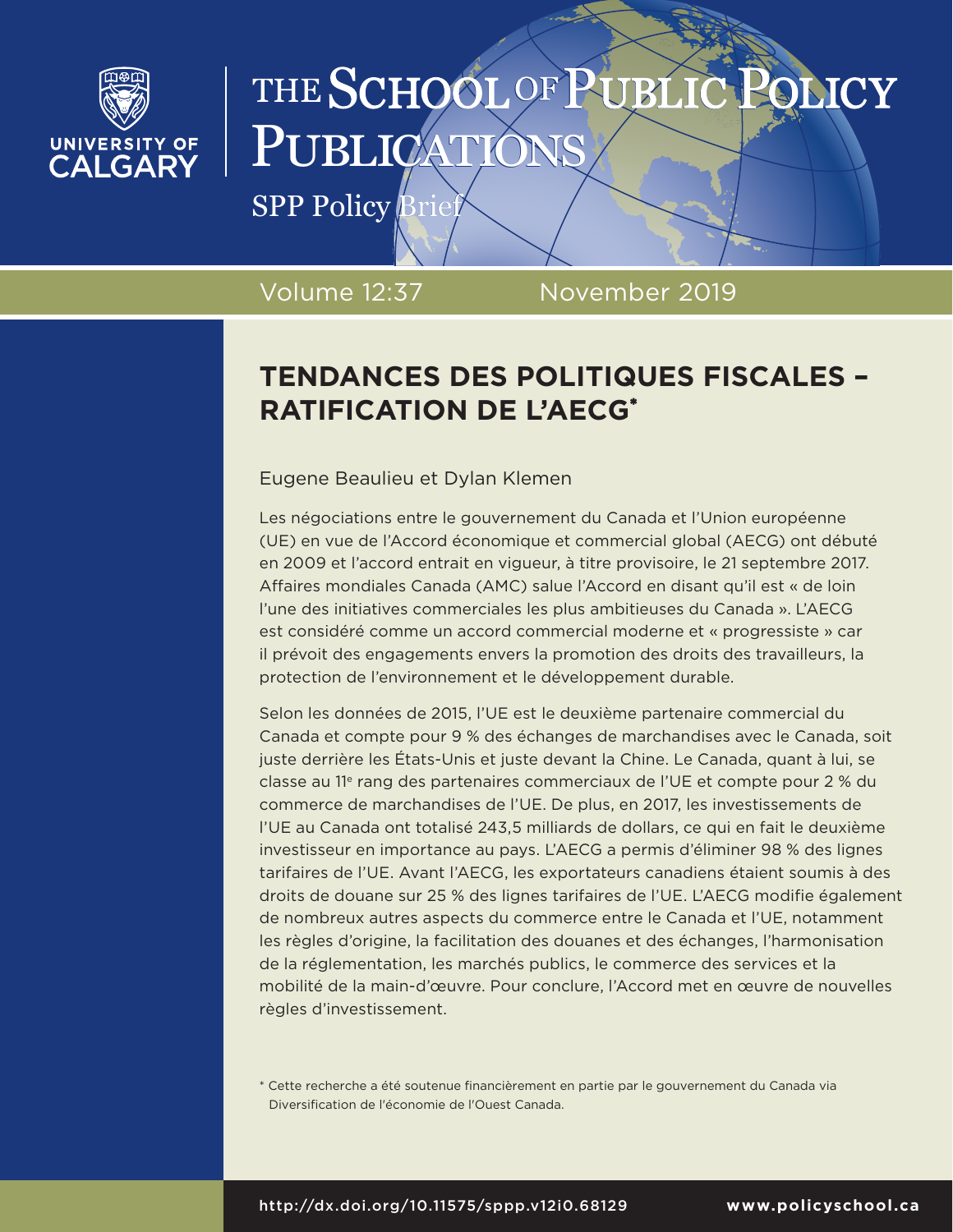## PROVISIONAL RATIFICATION

CETA is a 'mixed agreement,' which means that, unlike other EU agreements, all individual EU states must ratify the agreement internally before the EU fully implements the deal. In practice, this means that most of the agreement came into affect when the Canadian and European Parliaments signed the agreement, but parts of the investment chapters are not implemented and will only be in force when each domestic EU legislative body ratifies the agreement. Specifically, the parts of CETA that are not yet implemented are investment provisions pertaining to financial services (specifically, portfolio investment, investment protection, and Investor State Dispute Settlement [ISDS]). This method of implementation hails from a decision by the Court of Justice of the European Union (CJEU) in 2017 that found that components of agreements pertaining to portfolio investment and ISDS require legislative approval from all EU legislatures in addition to the EP.

## WHICH COUNTRIES HAVE RATIFIED CETA?

The following chart displays the EU countries that have ratified, and have not ratified, CETA (based on information from the European Council). The chart also displays the relative size of bilateral trade and investment relations with Canada. While the Canadian Parliament and EP have approved the deal, CETA will not come fully into force until the 28 legislative bodies of these states ratify CETA in line with their own constitutional procedures. Some of Canada's largest trading partners in Europe such as Italy, and Germany, have yet to fully ratify the deal. Similarly, some countries with which Canada has the largest bilateral investment relations with (Netherlands, and Luxembourg) have yet to ratify CETA. Notably, Canada's largest trading and investment partner in the EU, the UK, ratified the agreement on November 8, 2018.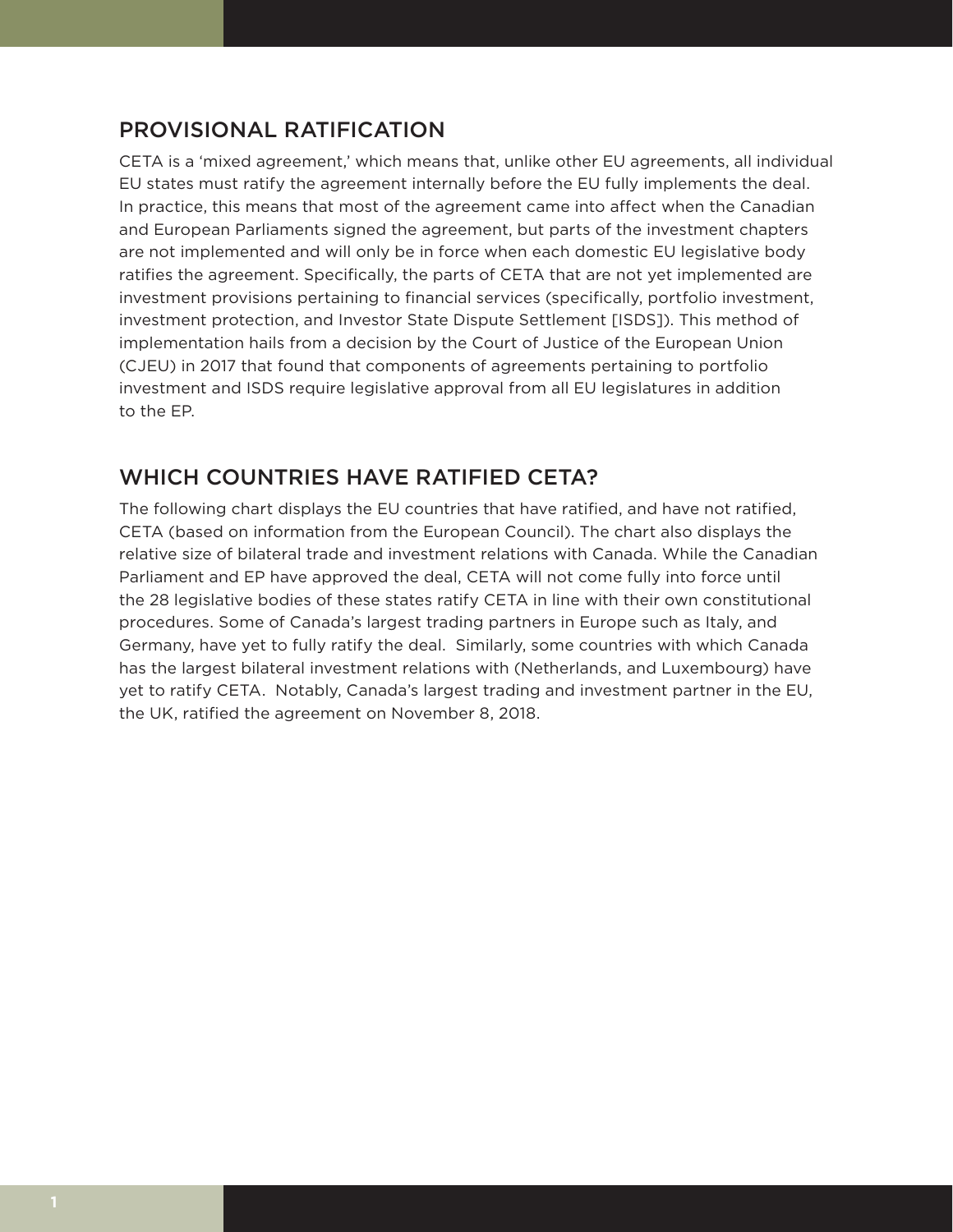

## FIGURE 1: CETA RATIFICATION STATUS AND BILATERAL TRADE WITH CANADA **BILATERAL TRADE WITH CANADA BY COUNTRY**  BY COUNTRY (MILLIONS OF CAD) **(MILLIONS OF CAD)**

Source: Global Affairs Canada, Trade Investment and Economic Statistics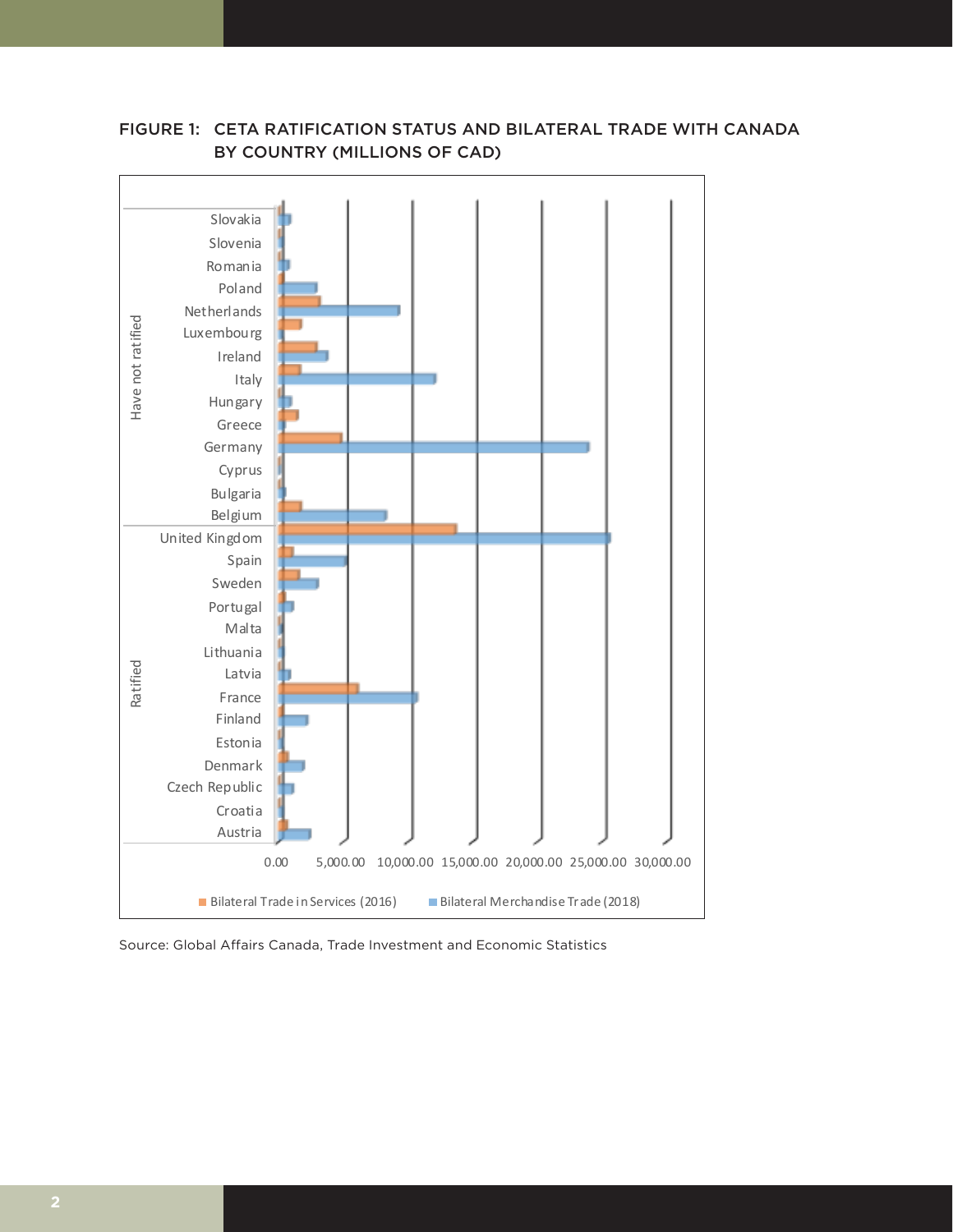Figure 2 displays bilateral Canada's bilateral investment relations with EU countries that have, and have not, ratified the agreement.



## FIGURE 2: CETA RATIFICATION STATUS AND CANADA-EU BILATERAL FDI, 2017 **CANADA-EU BILATERAL FDI, 2017**  (MILLIONS OF CAD) **(MILLIONS OF CAD)**

Source: Global Affairs Canada, Trade Investment and Economic Statistics

## NOTE ON THE UK

The UK is in the process of leaving the EU and is currently obliged to leave the EU on October 31, 2019, although this could be delayed. If they pull out of the EU without a deal with the EU, they will not be part of CETA. If a deal is reached, the UK could take part in CETA for up to two years. Failing this, it will be up to Canada and the UK to complete an FTA to maintain trading relations. Overall, the UK is Canada's  $2^{nd}$  largest destination for Canadian foreign investment and 4th largest source of investment in Canada making it Canada's largest bilateral investment relationship within the EU.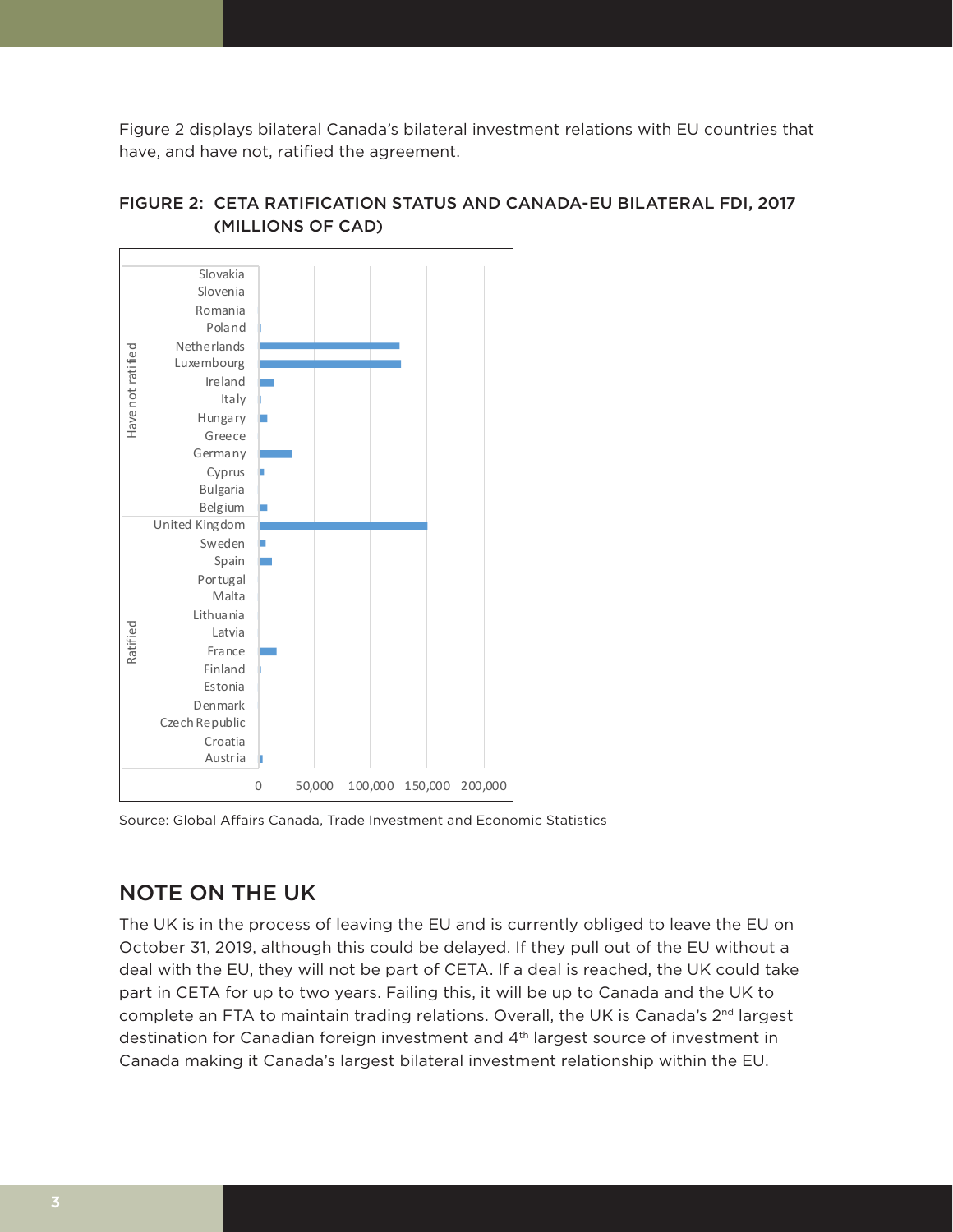### NEXT STEPS

Commentators have hailed Canada as a defender of the liberal world order in an increasingly protectionist world. In this vein, Canada is actively pursuing various trade agreements. Although the EU will more than likely ratify CETA, whoever wins the upcoming federal election on October 21st will have to contend with opposition to trade agreements like the opposition seen during the process of ratifying CETA (which was significant). If a hard Brexit happens this diminishes the importance and impact of CETA for Canada. In this case, the Canadian government should be prepared to finalize a trade and investment agreement with the UK. Canada should also encourage its European economic partners to ratify CETA.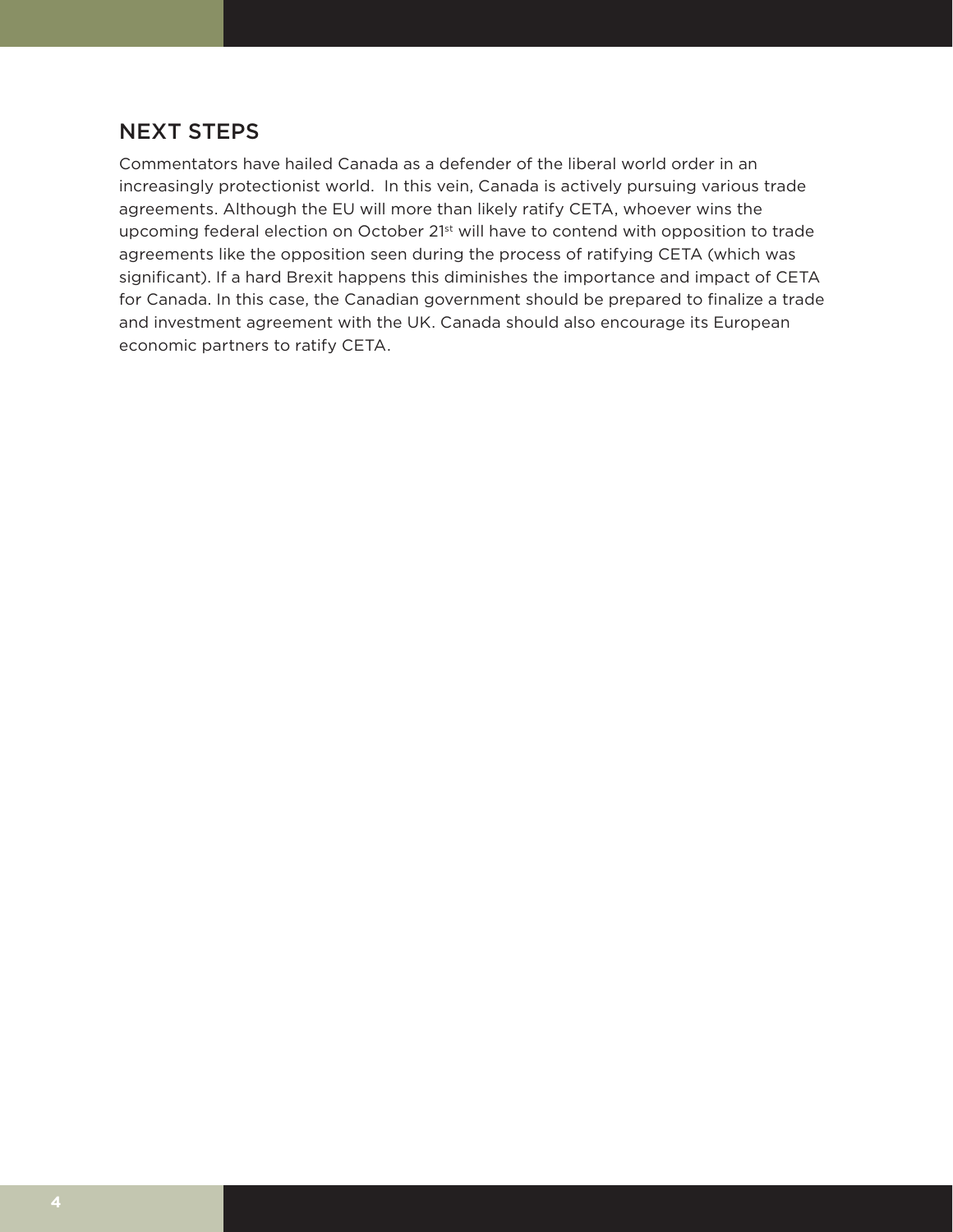## **REFERENCES**

- European Commission: https://www.consilium.europa.eu/en/documents-publications/ treaties-agreements/agreement/?id=2016017.
- Global Affairs Canada, Trade, Investment, and Economic Statistics: https://www. international.gc.ca/economist-economiste/statistics-statistiques/index. aspx?lang=eng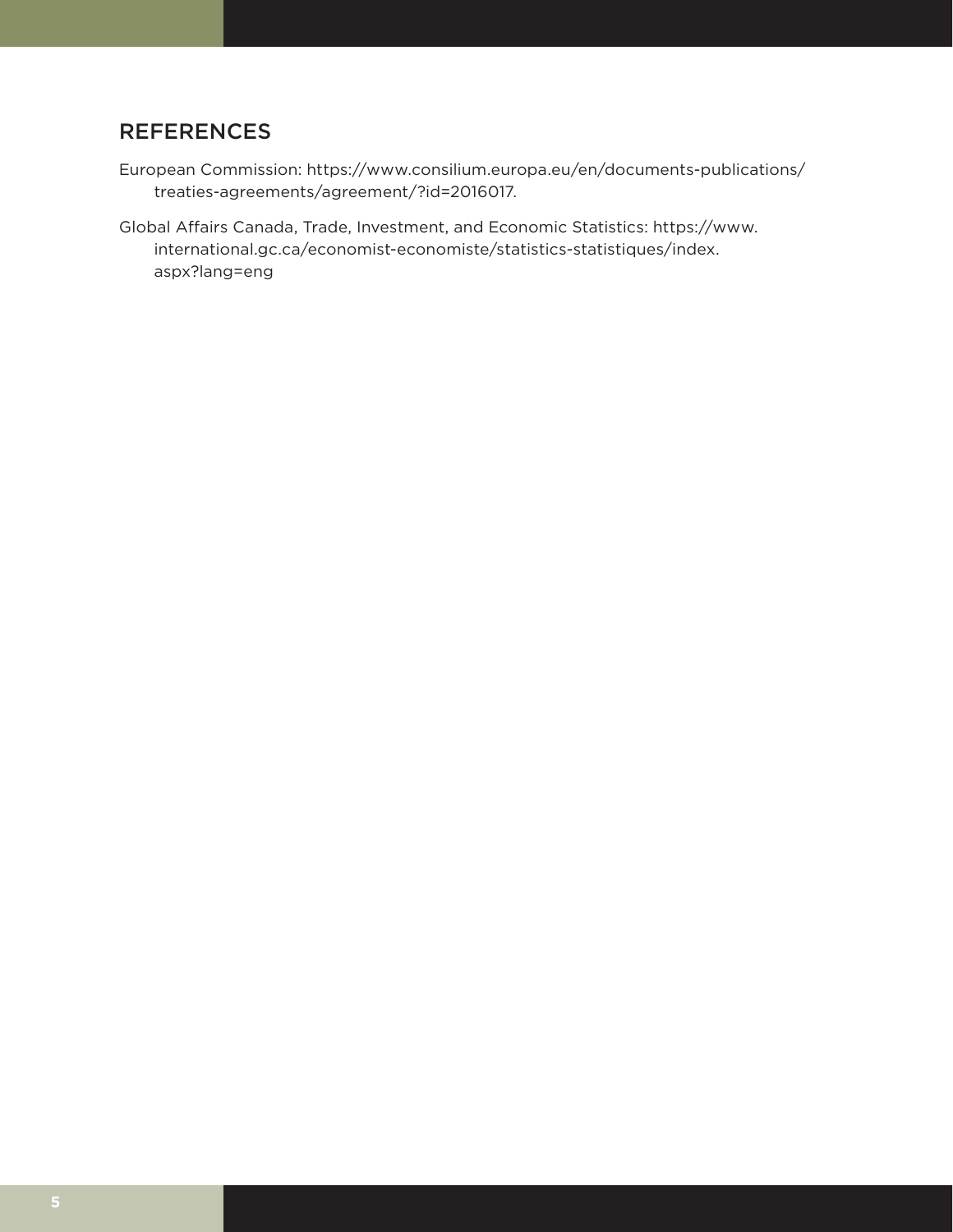#### **About the Author**

#### **Eugene Beaulieu**

Dr. Beaulieu (PhD, Columbia, 1997) is a Professor in the Department of Economics at the University of Calgary and the Program Director, International Economics at The School of Public Policy. Before pursuing a doctorate at Columbia he worked as an economist for the Government of Kenya and the Bank of Canada. Dr. Beaulieu publishes widely in economics and public policy journals and his principal area of research is empirical international economics, with a focus on trade policy, foreign investment, firm dynamics, labour markets and income inequality. He works broadly in the areas of public policy, political economy and economic development. Dr. Beaulieu has held several research grants and awards including the Petro-Canada Young Innovators Award, a Killam Resident Fellowship, and held the Norman Robertson Fellowship at the Canadian foreign affairs office.

#### **Dylan Klemen**

Dylan Klemen is a Research Associate with the International Policy and Trade division at The School of Public Policy (SPP). Prior to joining the SPP, he completed an internship with the U.S. Consulate General in Calgary working for the U.S. Commercial Service. Dylan has a Masters of Public Policy from the University of Calgary and a Bachelor of Arts (with distinction) in Political Science and Philosophy from the University of Alberta.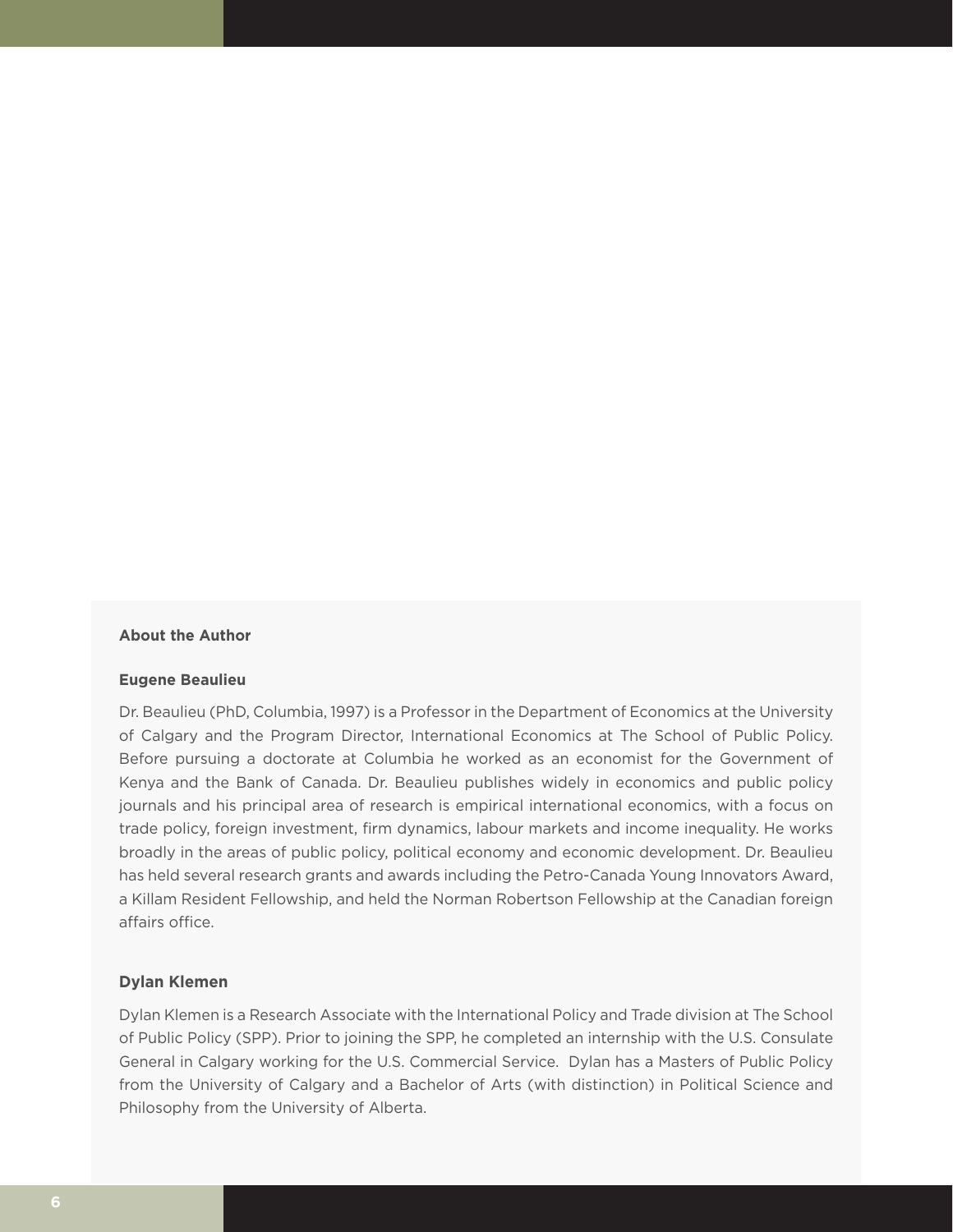#### **ABOUT THE SCHOOL OF PUBLIC POLICY**

The School of Public Policy has become the flagship school of its kind in Canada by providing a practical, global and focused perspective on public policy analysis and practice in areas of energy and environmental policy, international policy and economic and social policy that is unique in Canada.

The mission of The School of Public Policy is to strengthen Canada's public service, institutions and economic performance for the betterment of our families, communities and country. We do this by:

- *Building capacity in Government* through the formal training of public servants in degree and non-degree programs, giving the people charged with making public policy work for Canada the hands-on expertise to represent our vital interests both here and abroad;
- *Improving Public Policy Discourse outside Government* through executive and strategic assessment programs, building a stronger understanding of what makes public policy work for those outside of the public sector and helps everyday Canadians make informed decisions on the politics that will shape their futures;
- *Providing a Global Perspective on Public Policy Research* through international collaborations, education, and community outreach programs, bringing global best practices to bear on Canadian public policy, resulting in decisions that benefit all people for the long term, not a few people for the short term.

The School of Public Policy relies on industry experts and practitioners, as well as academics, to conduct research in their areas of expertise. Using experts and practitioners is what makes our research especially relevant and applicable. Authors may produce research in an area which they have a personal or professional stake. That is why The School subjects all Research Papers to a double anonymous peer review. Then, once reviewers comments have been reflected, the work is reviewed again by one of our Scientific Directors to ensure the accuracy and validity of analysis and data.

#### **The School of Public Policy**

University of Calgary, Downtown Campus 906 8th Avenue S.W., 5th Floor Calgary, Alberta T2P 1H9 Phone: 403 210 3802

#### **DISTRIBUTION**

Our publications are available online at www.policyschool.ca.

#### **DISCLAIMER**

The opinions expressed in these publications are the authors' alone and therefore do not necessarily reflect the opinions of the supporters, staff, or boards of The School of Public Policy.

#### **COPYRIGHT**

Copyright © Beaulieu and Klemen 2019. This is an open-access paper distributed under the terms of the Creative Commons license [CC BY-NC 4.0](https://creativecommons.org/licenses/by-nc/4.0/), which allows non-commercial sharing and redistribution so long as the original author and publisher are credited.

#### **ISSN**

ISSN 2560-8312 The School of Public Policy Publications (Print) ISSN 2560-8320 The School of Public Policy Publications (Online) **DATE OF ISSUE** November 2019

#### **MEDIA INQUIRIES AND INFORMATION**

For media inquiries, please contact Morten Paulsen at 403-220-2540. Our web site, www.policyschool.ca, contains more information about The School's events, publications, and staff.

#### **DEVELOPMENT**

For information about contributing to The School of Public Policy, please contact Catherine Scheers by telephone at 403-210-6213 or by e-mail at catherine.scheers@ucalgary.ca.